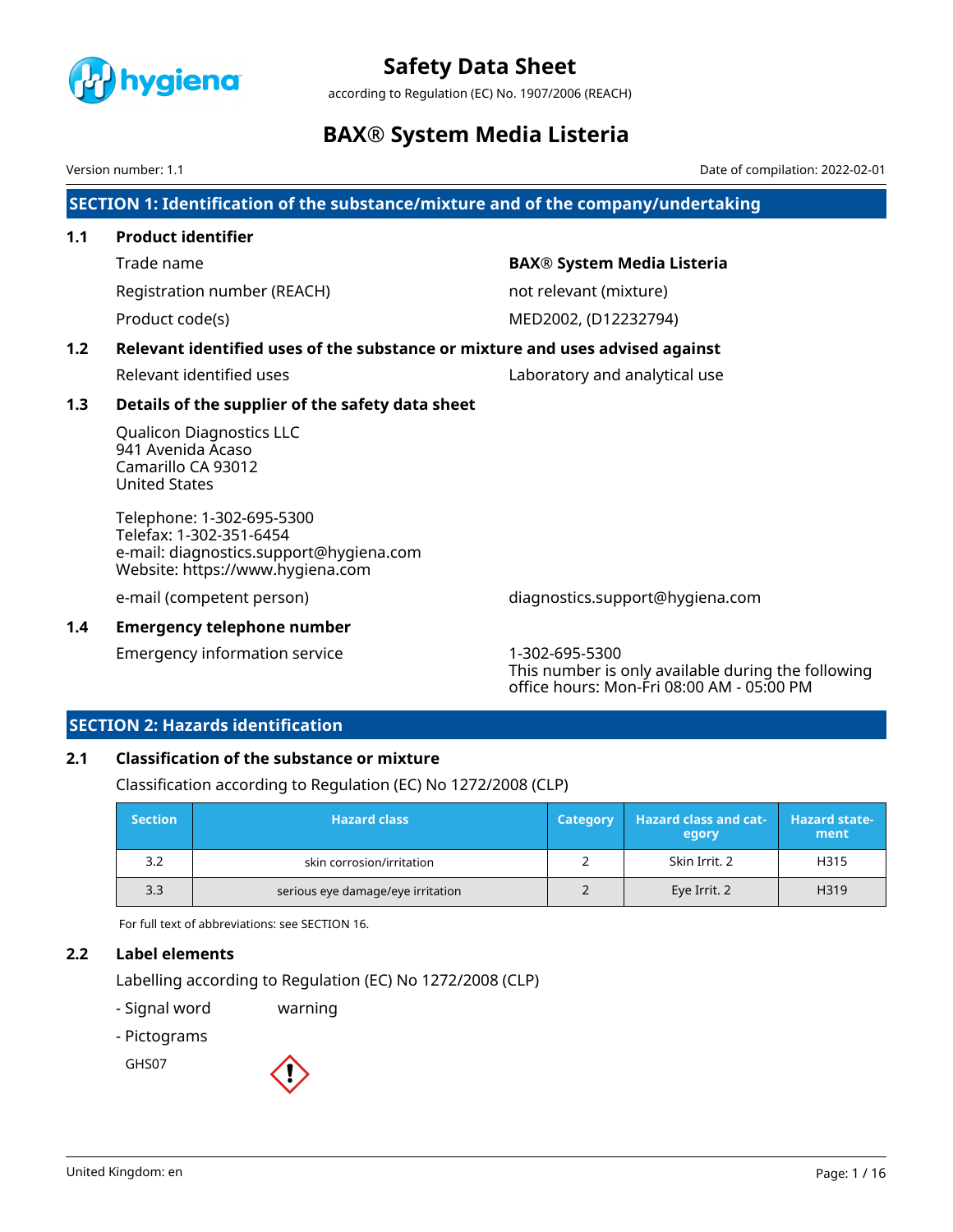

according to Regulation (EC) No. 1907/2006 (REACH)

## **BAX® System Media Listeria**

Version number: 1.1 Date of compilation: 2022-02-01

| - Hazard statements        |                                                                                                                                     |
|----------------------------|-------------------------------------------------------------------------------------------------------------------------------------|
| H315                       | Causes skin irritation.                                                                                                             |
| H319                       | Causes serious eye irritation.                                                                                                      |
| - Precautionary statements |                                                                                                                                     |
| P <sub>280</sub>           | Wear protective gloves/protective clothing/eye protection/face protection/hearing protection/                                       |
| P302+P352                  | IF ON SKIN: Wash with plenty of water.                                                                                              |
| P305+P351+P338             | IF IN EYES: Rinse cautiously with water for several minutes. Remove contact lenses, if present<br>and easy to do. Continue rinsing. |
| P321                       | Specific treatment (see on this label).                                                                                             |
| P332+P313                  | If skin irritation occurs: Get medical advice/attention.                                                                            |
| P337+P313                  | If eye irritation persists: Get medical advice/attention.                                                                           |
| P362+P364                  | Take off contaminated clothing and wash it before reuse.                                                                            |
|                            |                                                                                                                                     |

### **2.3 Other hazards**

of no significance

## **SECTION 3: Composition/information on ingredients**

#### **3.1 Substances**

Not relevant (mixture)

### **3.2 Mixtures**

Description of the mixture

| <b>Name of substance</b>           | <b>Identifier</b>                      | Wt%      | <b>Classification acc. to GHS</b>                                     | <b>Pictograms</b> |
|------------------------------------|----------------------------------------|----------|-----------------------------------------------------------------------|-------------------|
| Lithium chloride                   | CAS No<br>7447-41-8                    | $5 - 10$ | Acute Tox. 4 / H302                                                   |                   |
|                                    | EC No<br>231-212-3                     |          |                                                                       |                   |
|                                    | REACH Reg. No<br>01-2119560574-35-xxxx |          |                                                                       |                   |
| Potassium phosphate mono-<br>basic | CAS No<br>7778-77-0                    | $1 - 5$  | Acute Tox. 3 / H331                                                   |                   |
|                                    | EC No<br>231-913-4                     |          |                                                                       |                   |
|                                    | REACH Reg. No<br>01-2119490224-41-xxxx |          |                                                                       |                   |
| Sodium Hydroxide                   | CAS No<br>1310-73-2                    | $1 - 5$  | Skin Corr. 1A / H314<br>Eye Dam. 1 / H318<br>Aquatic Chronic 3 / H412 |                   |
|                                    | EC No<br>215-185-5                     |          |                                                                       |                   |
|                                    | Index No<br>011-002-00-6               |          |                                                                       |                   |
|                                    | REACH Reg. No<br>01-2119457892-27-xxxx |          |                                                                       |                   |
| Acriflavine                        | CAS No<br>8048-52-0                    | < 0.1    |                                                                       |                   |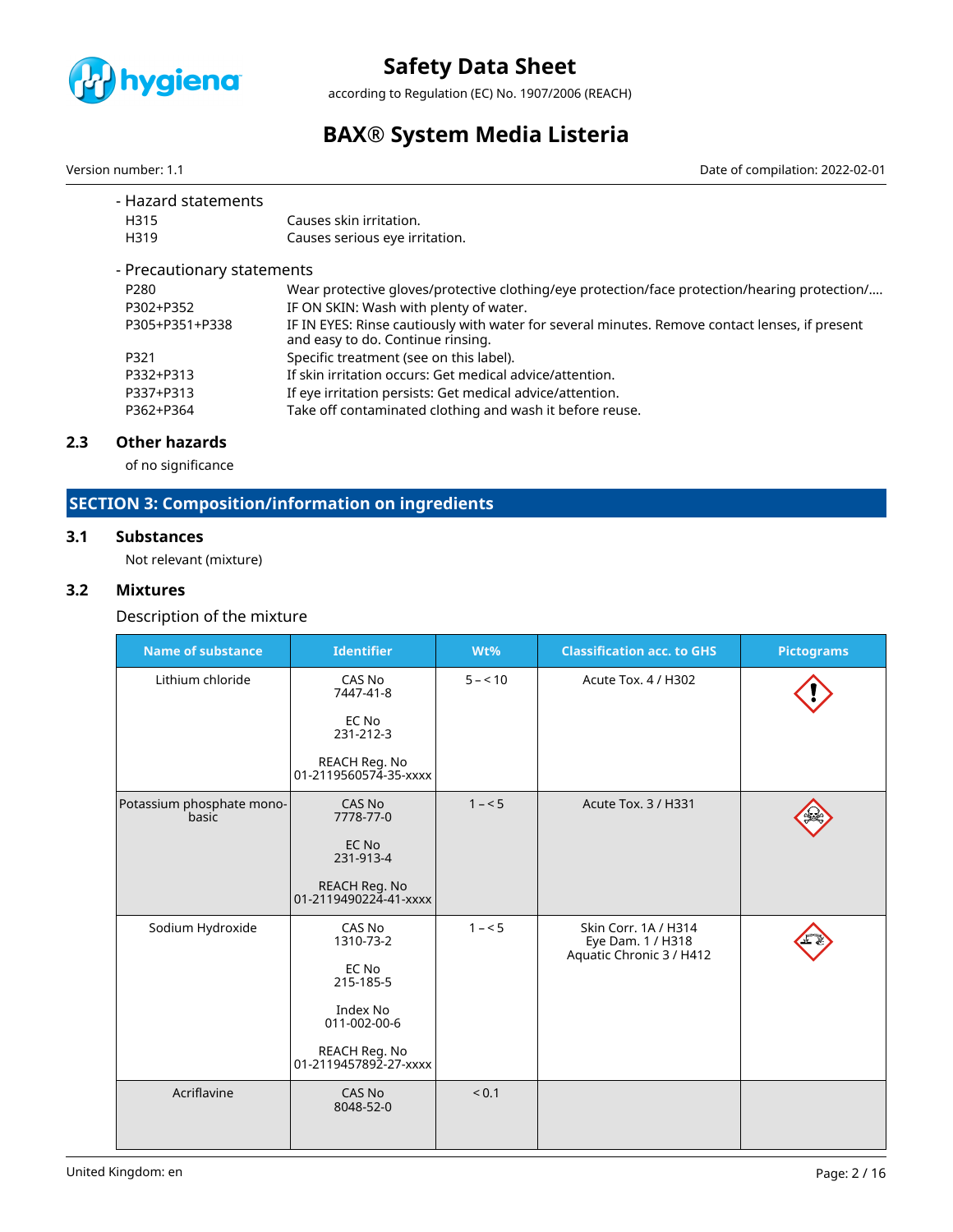

according to Regulation (EC) No. 1907/2006 (REACH)

## **BAX® System Media Listeria**

Version number: 1.1 Date of compilation: 2022-02-01

| <b>Name of substance</b>           | <b>Identifier</b><br>$Wt\%$                                                                                                                                                                 |  |                  | <b>Classification acc. to GHS</b> | <b>Pictograms</b>     |
|------------------------------------|---------------------------------------------------------------------------------------------------------------------------------------------------------------------------------------------|--|------------------|-----------------------------------|-----------------------|
| Nalidixic acid                     | CAS No<br>< 0.1<br>389-08-2                                                                                                                                                                 |  |                  |                                   |                       |
| <b>Name of substance</b>           | <b>Specific Conc. Limits</b>                                                                                                                                                                |  | <b>M-Factors</b> | ATE                               | <b>Exposure route</b> |
| Lithium chloride                   |                                                                                                                                                                                             |  |                  | 526 $mg/kq$                       | oral                  |
| Potassium phosphate mono-<br>basic |                                                                                                                                                                                             |  |                  | $>0.83$ mg/ <sub>I</sub> /4h      | inhalation: dust/mist |
| Sodium Hydroxide                   | Skin Corr. 1A; H314: C ≥ 5 %<br>Skin Corr. 1B; H314: $2\% \le C < 5\%$<br>Skin Irrit. 2; H315: $0.5\% \le C < 2\%$<br>Eye Dam. 1; H318: C ≥ 2 %<br>Eye Irrit. 2; H319: 0.5 % $\leq$ C < 2 % |  |                  |                                   |                       |
| Nalidixic acid                     |                                                                                                                                                                                             |  |                  | 572 $mg/_{kq}$                    | oral                  |

For full text of abbreviations: see SECTION 16.

### **SECTION 4: First aid measures**

#### **4.1 Description of first aid measures**

#### General notes

Do not leave affected person unattended. Remove victim out of the danger area. Keep affected person warm, still and covered. Take off immediately all contaminated clothing. In all cases of doubt, or when symptoms persist, seek medical advice. In case of unconsciousness place person in the recovery position. Never give anything by mouth.

#### Following inhalation

If breathing is irregular or stopped, immediately seek medical assistance and start first aid actions. In case of respiratory tract irritation, consult a physician. Provide fresh air.

#### Following skin contact

Wash with plenty of soap and water.

#### Following eye contact

Remove contact lenses, if present and easy to do. Continue rinsing. Irrigate copiously with clean, fresh water for at least 10 minutes, holding the eyelids apart.

#### Following ingestion

Rinse mouth with water (only if the person is conscious). Do NOT induce vomiting.

#### **4.2 Most important symptoms and effects, both acute and delayed**

Symptoms and effects are not known to date.

#### **4.3 Indication of any immediate medical attention and special treatment needed**

none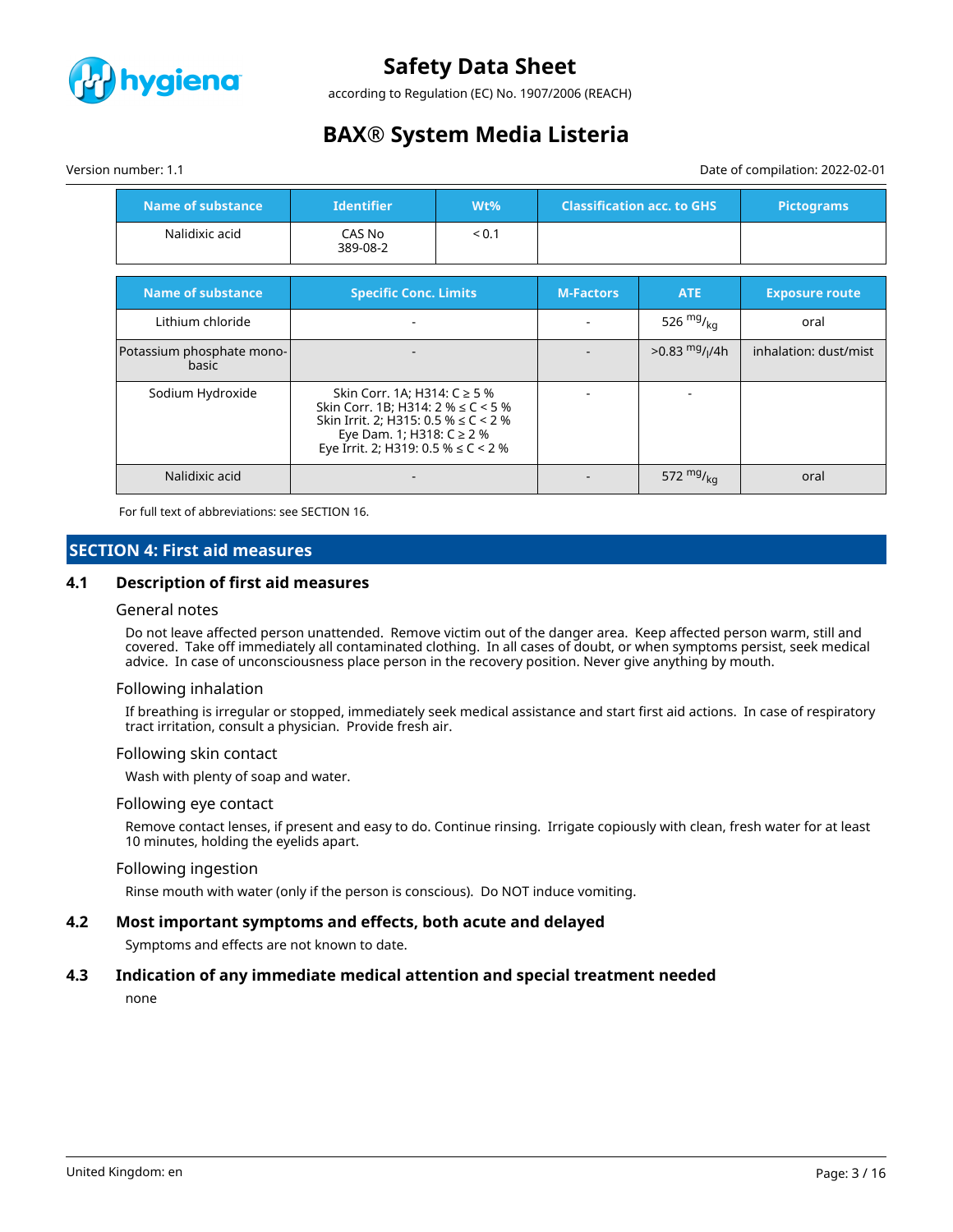

according to Regulation (EC) No. 1907/2006 (REACH)

## **BAX® System Media Listeria**

Version number: 1.1 Date of compilation: 2022-02-01

### **SECTION 5: Firefighting measures**

#### **5.1 Extinguishing media**

Suitable extinguishing media

Water spray, BC-powder, Carbon dioxide (CO2)

Unsuitable extinguishing media

Water jet

#### **5.2 Special hazards arising from the substance or mixture**

#### **5.3 Advice for firefighters**

In case of fire and/or explosion do not breathe fumes. Co-ordinate firefighting measures to the fire surroundings. Do not allow firefighting water to enter drains or water courses. Collect contaminated firefighting water separately. Fight fire with normal precautions from a reasonable distance.

### **SECTION 6: Accidental release measures**

#### **6.1 Personal precautions, protective equipment and emergency procedures**

For non-emergency personnel

Remove persons to safety.

#### For emergency responders

Wear breathing apparatus if exposed to vapours/dust/spray/gases.

#### **6.2 Environmental precautions**

Keep away from drains, surface and ground water. Retain contaminated washing water and dispose of it.

#### **6.3 Methods and material for containment and cleaning up**

Advice on how to contain a spill

Covering of drains

#### Advice on how to clean up a spill

Wipe up with absorbent material (e.g. cloth, fleece). Collect spillage: sawdust, kieselgur (diatomite), sand, universal binder

#### Appropriate containment techniques

Use of adsorbent materials.

Other information relating to spills and releases

Place in appropriate containers for disposal. Ventilate affected area.

#### **6.4 Reference to other sections**

Personal protective equipment: see section 8. Incompatible materials: see section 10. Disposal considerations: see section 13.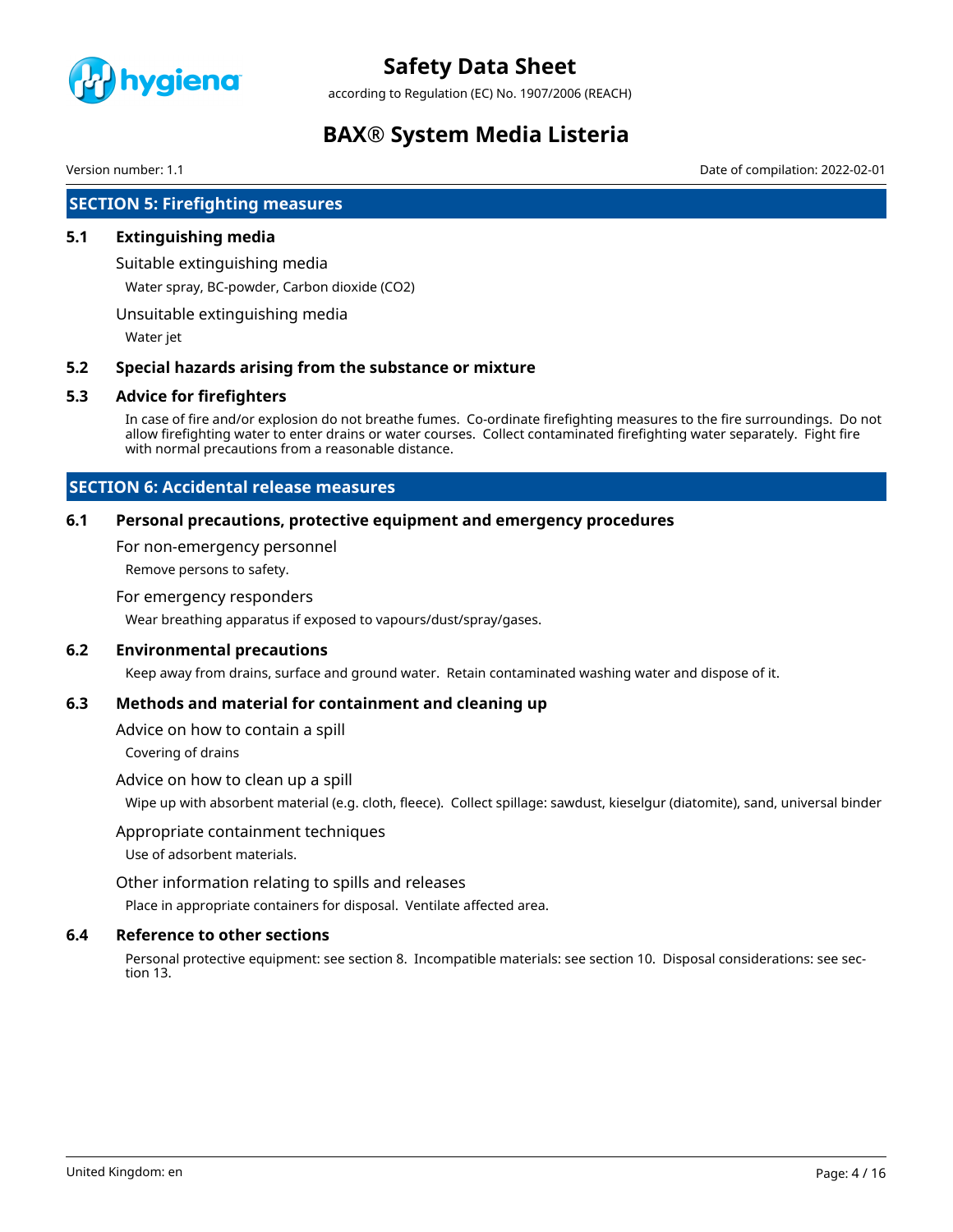

according to Regulation (EC) No. 1907/2006 (REACH)

## **BAX® System Media Listeria**

Version number: 1.1 Date of compilation: 2022-02-01

## **SECTION 7: Handling and storage**

### **7.1 Precautions for safe handling**

#### Recommendations

- Measures to prevent fire as well as aerosol and dust generation

Use local and general ventilation. Use only in well-ventilated areas.

#### Advice on general occupational hygiene

Wash hands after use. Do not eat, drink and smoke in work areas. Remove contaminated clothing and protective equipment before entering eating areas. Never keep food or drink in the vicinity of chemicals. Never place chemicals in containers that are normally used for food or drink. Keep away from food, drink and animal feedingstuffs.

### **7.2 Conditions for safe storage, including any incompatibilities**

- Packaging compatibilities

Only packagings which are approved (e.g. acc. to ADR) may be used.

#### **7.3 Specific end use(s)**

See section 16 for a general overview.

### **SECTION 8: Exposure controls/personal protection**

#### **8.1 Control parameters**

|              | Occupational exposure limit values (Workplace Exposure Limits) |               |                               |                     |                                              |                      |                                                                                      |  |                                  |               |
|--------------|----------------------------------------------------------------|---------------|-------------------------------|---------------------|----------------------------------------------|----------------------|--------------------------------------------------------------------------------------|--|----------------------------------|---------------|
| Coun-<br>try | Name of agent                                                  | <b>CAS No</b> | <b>Identi-</b><br><b>fier</b> | <b>TWA</b><br>[ppm] | <b>TWA</b><br>$\lfloor$ [mg/m <sup>3</sup> ] | <b>STEL</b><br>[ppm] | <b>STEL</b><br>$\left  \right $ [mg/m <sup>3</sup> ] [ppm] [mg/m <sup>3</sup> ] tion |  | Ceiling-C Ceiling-C Nota- Source |               |
| GB           | sodium hydroxide   1310-73-2                                   |               | WEL                           |                     |                                              |                      |                                                                                      |  |                                  | EH40/<br>2005 |

Notation

Ceiling-C ceiling value is a limit value above which exposure should not occur

short-term exposure limit: a limit value above which exposure should not occur and which is related to a 15-minute period (unless otherwise specified)

TWA time-weighted average (long-term exposure limit): measured or calculated in relation to a reference period of 8 hours timeweighted average (unless otherwise specified)

| Relevant DNELs of components of the mixture |               |                 |                           |                                              |                   |                                 |  |
|---------------------------------------------|---------------|-----------------|---------------------------|----------------------------------------------|-------------------|---------------------------------|--|
| Name of substance                           | <b>CAS No</b> | <b>Endpoint</b> | <b>Threshold</b><br>level | <b>Protection goal,</b><br>route of exposure | Used in           | <b>Exposure time</b>            |  |
| Lithium chloride                            | 7447-41-8     | <b>DNEL</b>     | $10 \text{ mg/m}^3$       | human, inhalatory                            | worker (industry) | chronic - systemic ef-<br>fects |  |
| Lithium chloride                            | 7447-41-8     | <b>DNEL</b>     | $30 \text{ mg/m}^3$       | human, inhalatory                            | worker (industry) | acute - systemic ef-<br>fects   |  |
| Lithium chloride                            | 7447-41-8     | <b>DNEL</b>     | 73.2 mg/kg<br>bw/day      | human, dermal                                | worker (industry) | chronic - systemic ef-<br>fects |  |
| Potassium phosphate<br>monobasic            | 7778-77-0     | <b>DNEL</b>     | 14.82 mg/m <sup>3</sup>   | human, inhalatory                            | worker (industry) | chronic - systemic ef-<br>fects |  |
| Sodium Hydroxide                            | 1310-73-2     | <b>DNEL</b>     | 1 mg/m $3$                | human, inhalatory                            | worker (industry) | chronic - local effects         |  |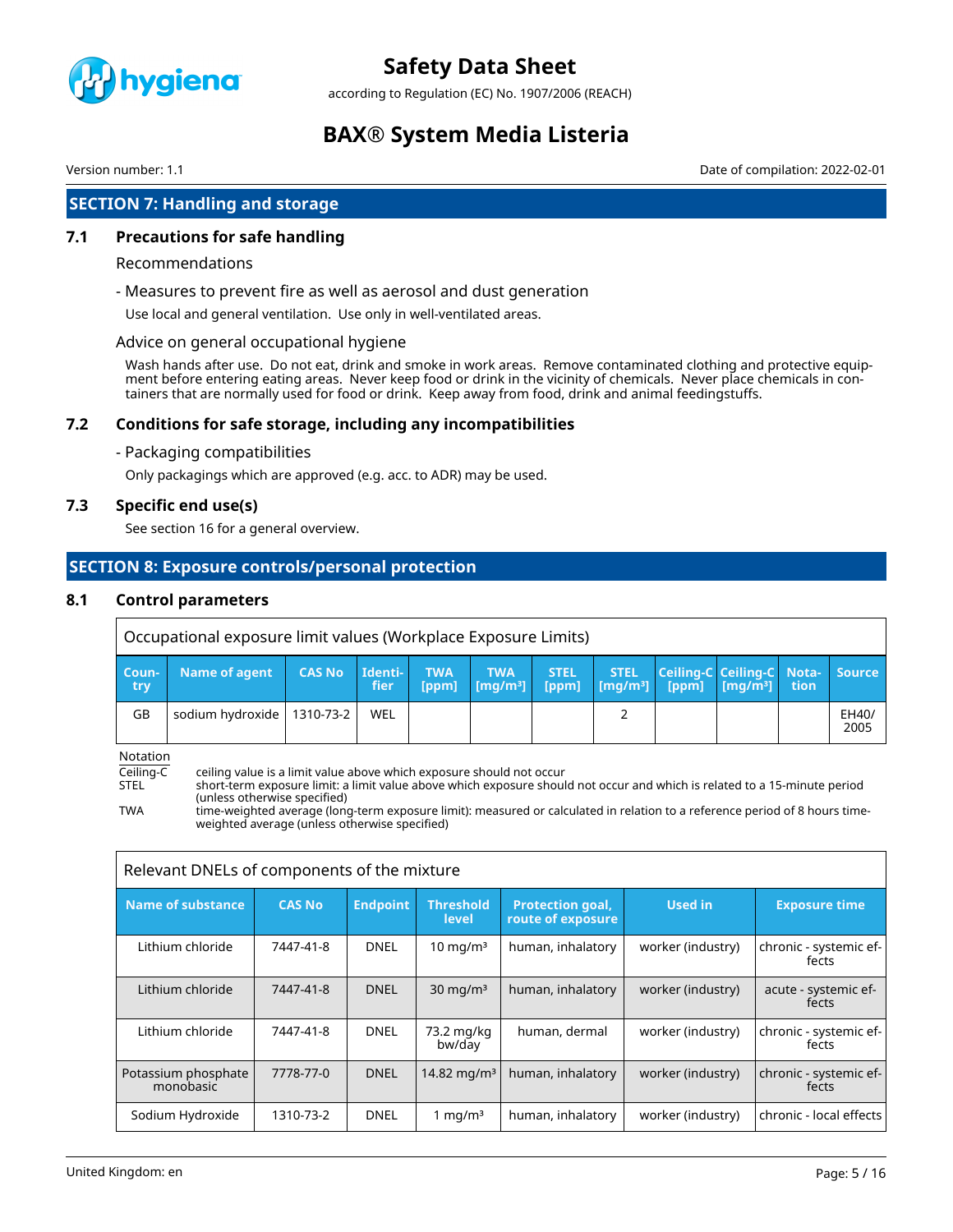

according to Regulation (EC) No. 1907/2006 (REACH)

## **BAX® System Media Listeria**

Version number: 1.1 Date of compilation: 2022-02-01

#### Relevant PNECs of components of the mixture **Name of substance CAS No Endpoint Threshold level Organism Environmental compartment Exposure time** Lithium chloride 7447-41-8 PNEC 10.4  $mg/l$  aquatic organisms freshwater short-term (single instance) Lithium chloride | 7447-41-8 | PNEC | 1.04  $mg/$  | aquatic organisms | marine water | short-term (single instance) Lithium chloride | 7447-41-8 | PNEC | 140.2  $mg$ <sub>|</sub> aquatic organisms | sewage treatment plant (STP) short-term (single instance) Lithium chloride | 7447-41-8 | PNEC | 49.9 mg/<sub>kg</sub> | aquatic organisms | freshwater sediment | short-term (single instance) Lithium chloride | 7447-41-8 | PNEC | 4.99  $mg/_{kq}$  | aquatic organisms | marine sediment | short-term (single instance) Lithium chloride | 7447-41-8 | PNEC | 4.13  $mg/_{\text{kg}}$  | terrestrial organisms soil short-term (single instance)

### **8.2 Exposure controls**

#### Appropriate engineering controls

General ventilation.

#### Individual protection measures (personal protective equipment)

#### Eye/face protection

Wear eye/face protection.

#### Skin protection

#### - Hand protection

Wear suitable gloves. Chemical protection gloves are suitable, which are tested according to EN 374. Check leak-tightness/impermeability prior to use. In the case of wanting to use the gloves again, clean them before taking off and air them well. For special purposes, it is recommended to check the resistance to chemicals of the protective gloves mentioned above together with the supplier of these gloves.

#### - Other protection measures

Take recovery periods for skin regeneration. Preventive skin protection (barrier creams/ointments) is recommended. Wash hands thoroughly after handling.

#### Respiratory protection

In case of inadequate ventilation wear respiratory protection.

#### Environmental exposure controls

Use appropriate container to avoid environmental contamination. Keep away from drains, surface and ground water.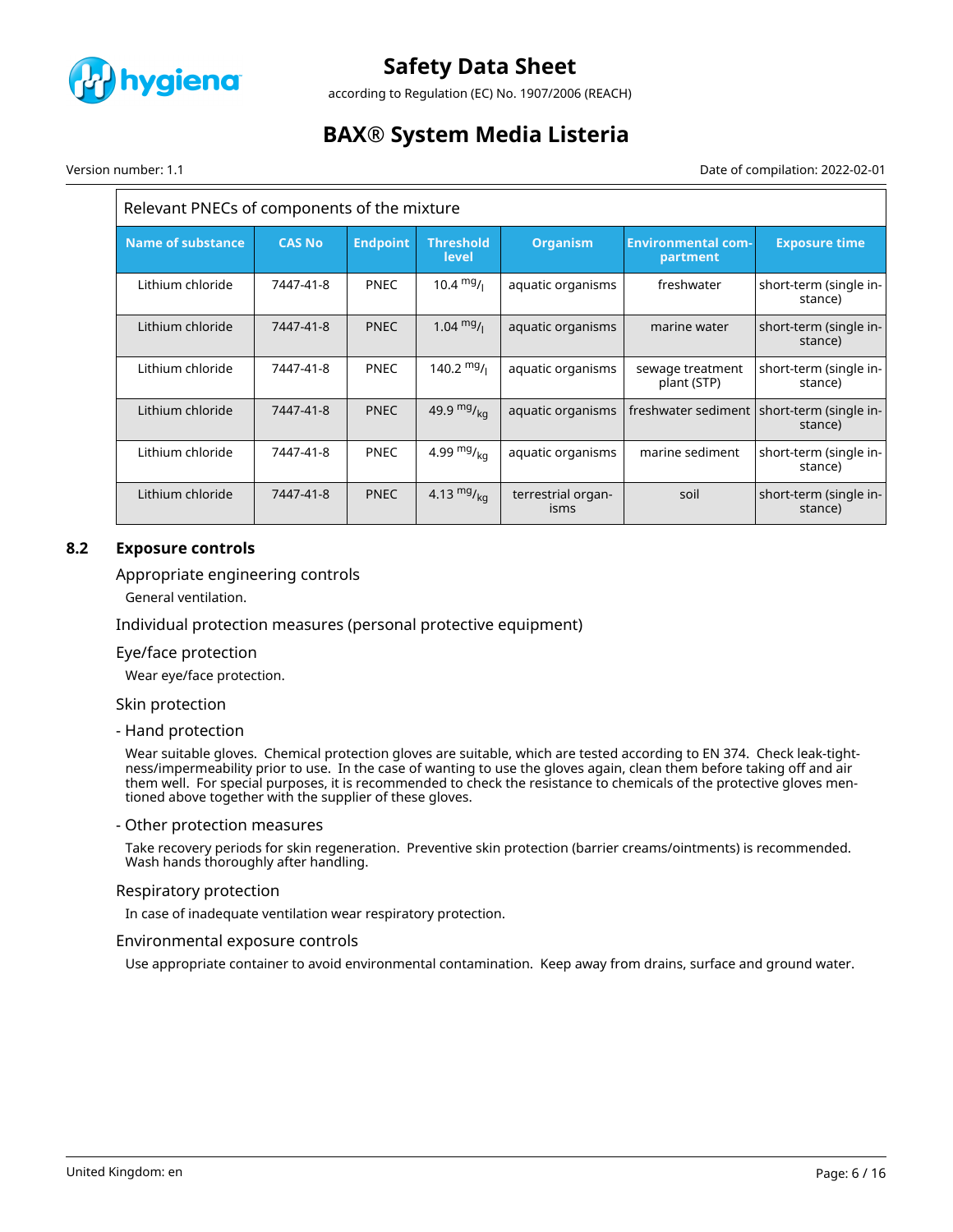

according to Regulation (EC) No. 1907/2006 (REACH)

## **BAX® System Media Listeria**

Version number: 1.1 Date of compilation: 2022-02-01

## **SECTION 9: Physical and chemical properties**

## **9.1 Information on basic physical and chemical properties**

| Physical state                                              | liquid               |
|-------------------------------------------------------------|----------------------|
| Colour                                                      | not determined       |
| Odour                                                       | characteristic       |
| Melting point/freezing point                                | not determined       |
| Boiling point or initial boiling point and boiling<br>range | >723 K at 101,325 Pa |
| Flammability                                                | non-combustible      |
| Lower and upper explosion limit                             | not determined       |
| Flash point                                                 | not determined       |
| Auto-ignition temperature                                   | not determined       |
| Decomposition temperature                                   | not relevant         |
| pH (value)                                                  | not determined       |
| Kinematic viscosity                                         | not determined       |
| Solubility(ies)                                             | not determined       |

#### Partition coefficient

| Partition coefficient n-octanol/water (log value)<br>this information is not available |  |  |
|----------------------------------------------------------------------------------------|--|--|
|----------------------------------------------------------------------------------------|--|--|

| Vapour pressure | $-250$<br>$\sim$ $\sim$<br>ᄼ<br>Pa at<br>∼<br>$-$ |
|-----------------|---------------------------------------------------|
|-----------------|---------------------------------------------------|

## Density and/or relative density

| Density                          | not determined                                |
|----------------------------------|-----------------------------------------------|
| Relative vapour density Relative | information on this property is not available |

| . Particle characteristics . | not relevant (liquid) |
|------------------------------|-----------------------|
|------------------------------|-----------------------|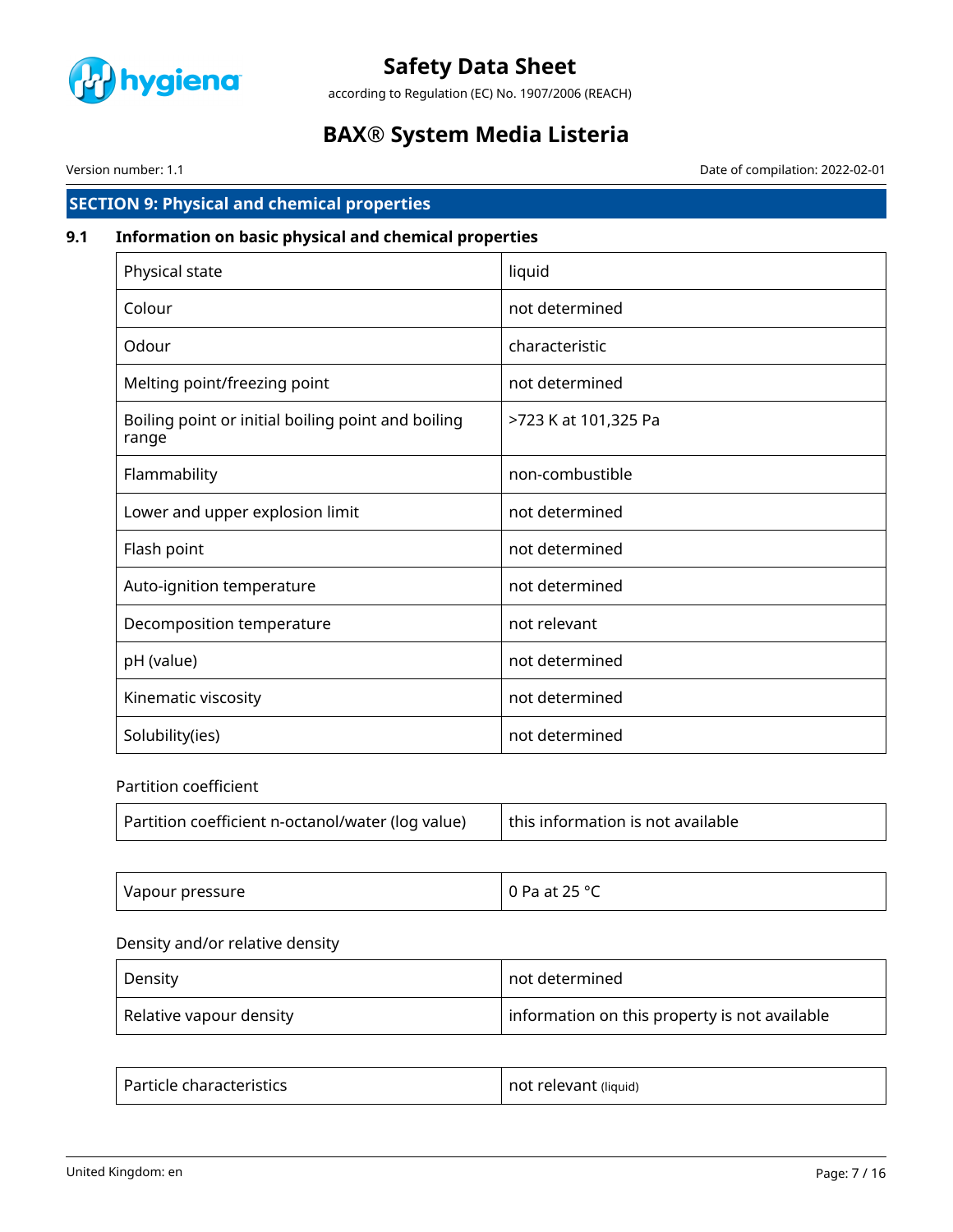

according to Regulation (EC) No. 1907/2006 (REACH)

## **BAX® System Media Listeria**

#### Version number: 1.1 Date of compilation: 2022-02-01

#### **9.2 Other information**

| Information with regard to physical hazard classes   hazard classes acc. to GHS (physical hazards): not | relevant |
|---------------------------------------------------------------------------------------------------------|----------|
| Other safety characteristics                                                                            |          |
| Solvent content                                                                                         | 0.035%   |
| Solid content                                                                                           | 10.82 %  |

## **SECTION 10: Stability and reactivity**

#### **10.1 Reactivity**

Concerning incompatibility: see below "Conditions to avoid" and "Incompatible materials".

#### **10.2 Chemical stability**

See below "Conditions to avoid".

#### **10.3 Possibility of hazardous reactions**

No known hazardous reactions.

#### **10.4 Conditions to avoid**

There are no specific conditions known which have to be avoided.

#### **10.5 Incompatible materials**

There is no additional information.

#### **10.6 Hazardous decomposition products**

Reasonably anticipated hazardous decomposition products produced as a result of use, storage, spill and heating are not known. Hazardous combustion products: see section 5.

### **SECTION 11: Toxicological information**

#### **11.1 Information on hazard classes as defined in Regulation (EC) No 1272/2008**

Test data are not available for the complete mixture.

Classification procedure

The method for classification of the mixture is based on ingredients of the mixture (additivity formula).

#### **Classification according to GHS (1272/2008/EC, CLP)**

#### Acute toxicity

Shall not be classified as acutely toxic.

| Acute toxicity estimate (ATE) of components of the mixture |               |                       |                                         |
|------------------------------------------------------------|---------------|-----------------------|-----------------------------------------|
| Name of substance                                          | <b>CAS No</b> | <b>Exposure route</b> | <b>ATE</b>                              |
| Lithium chloride                                           | 7447-41-8     | oral                  | 526 $mg/kq$                             |
| Potassium phosphate monobasic                              | 7778-77-0     | inhalation: dust/mist | $>0.83 \frac{mg}{l}$ / <sub>1</sub> /4h |
| Nalidixic acid                                             | 389-08-2      | oral                  | 572 $mg_{kq}$                           |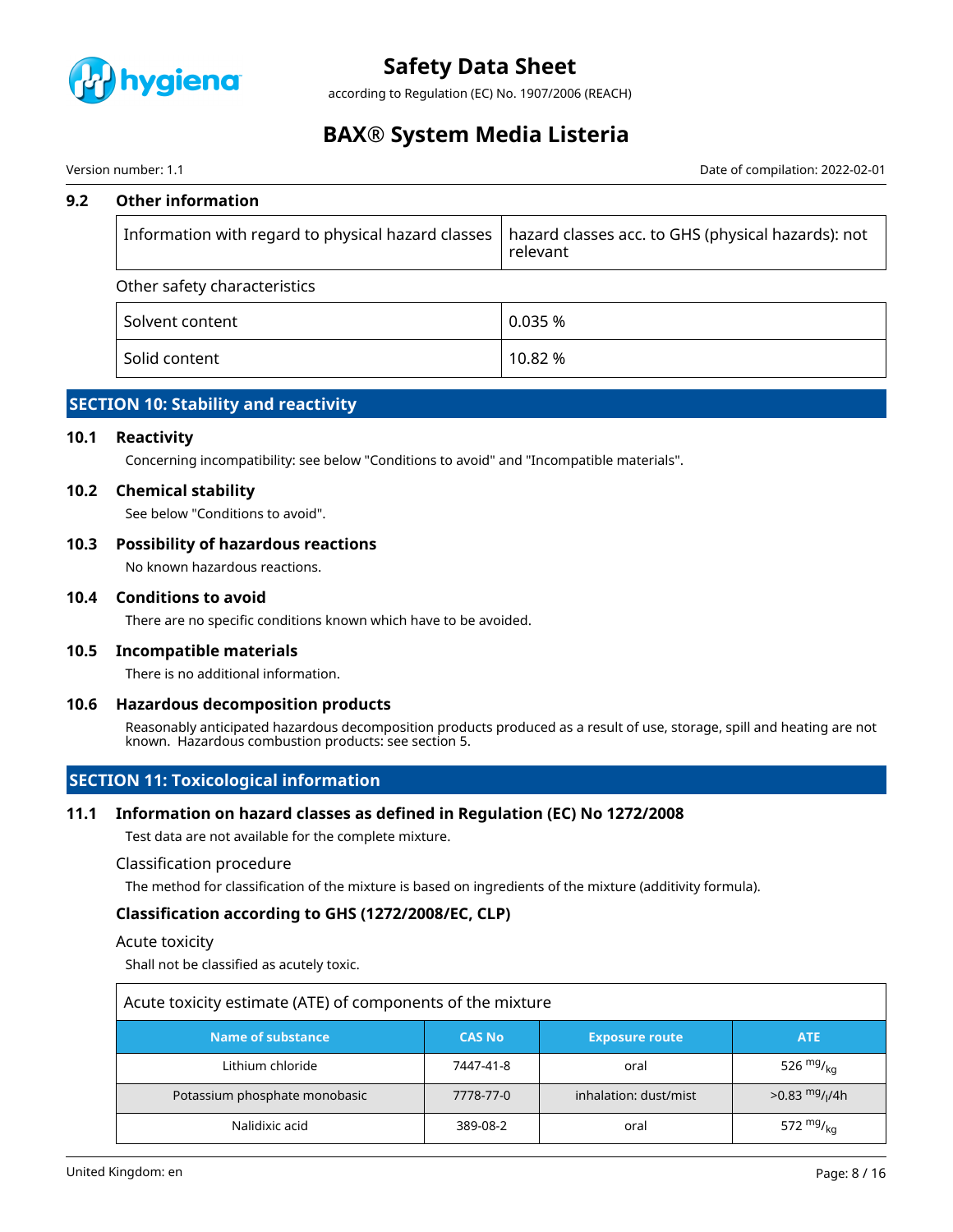

according to Regulation (EC) No. 1907/2006 (REACH)

## **BAX® System Media Listeria**

Version number: 1.1 Date of compilation: 2022-02-01

- Skin corrosion/irritation Causes skin irritation.
- Serious eye damage/eye irritation Causes serious eye irritation.
- Respiratory or skin sensitisation Shall not be classified as a respiratory or skin sensitiser.
- Germ cell mutagenicity Shall not be classified as germ cell mutagenic.
- Carcinogenicity Shall not be classified as carcinogenic.
- Reproductive toxicity Shall not be classified as a reproductive toxicant.
- Specific target organ toxicity single exposure Shall not be classified as a specific target organ toxicant (single exposure).
- Specific target organ toxicity repeated exposure Shall not be classified as a specific target organ toxicant (repeated exposure).
- Aspiration hazard
- Shall not be classified as presenting an aspiration hazard.

### **11.2 Information on other hazards**

There is no additional information.

## **SECTION 12: Ecological information**

**12.1 Toxicity**

Shall not be classified as hazardous to the aquatic environment.

**12.2 Persistence and degradability**

Data are not available.

**12.3 Bioaccumulative potential**

Data are not available.

### **12.4 Mobility in soil**

Data are not available.

### **12.5 Results of PBT and vPvB assessment**

Data are not available.

### **12.6 Endocrine disrupting properties**

None of the ingredients are listed.

### **12.7 Other adverse effects**

Data are not available.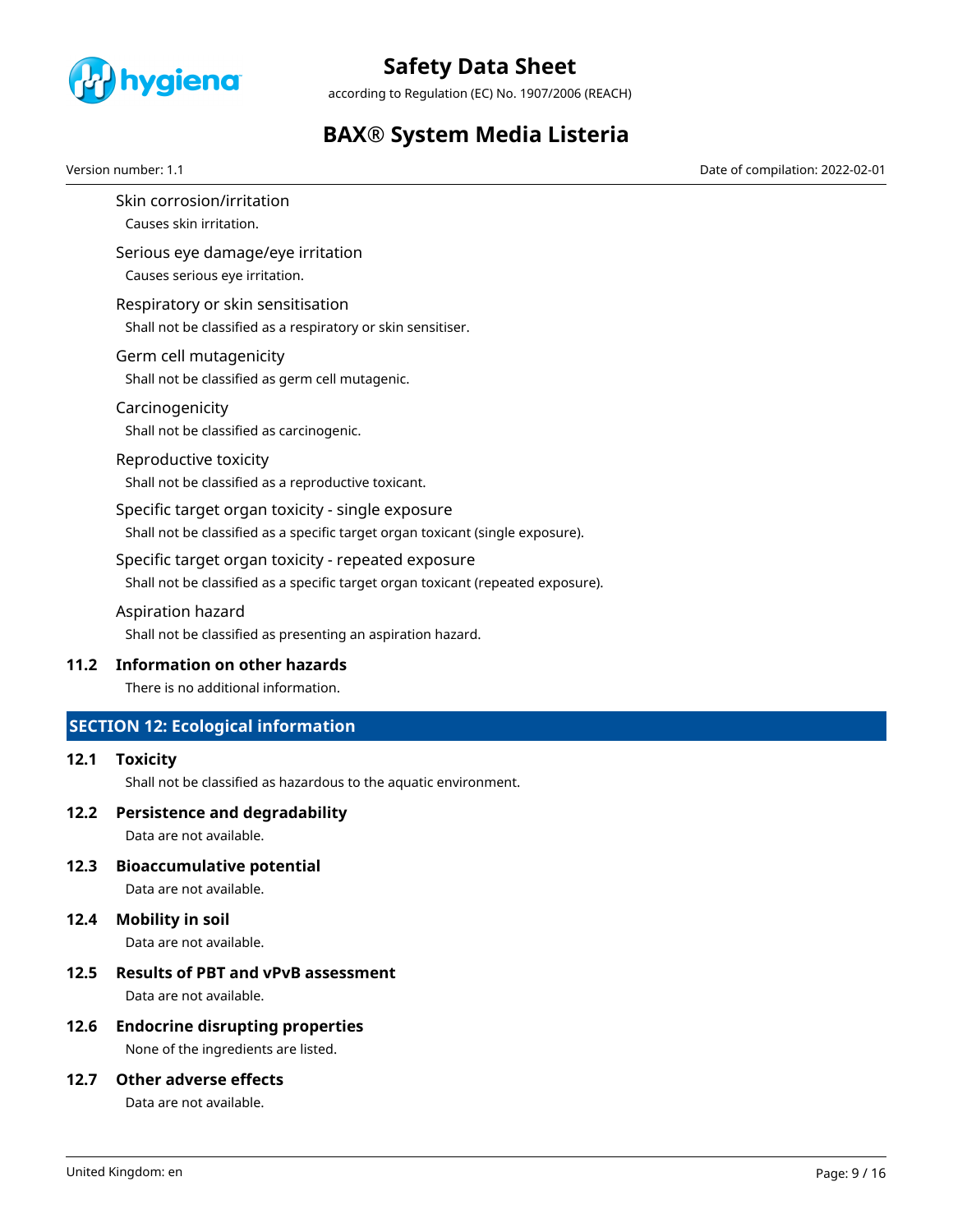

according to Regulation (EC) No. 1907/2006 (REACH)

## **BAX® System Media Listeria**

Version number: 1.1 Date of compilation: 2022-02-01

### **SECTION 13: Disposal considerations**

#### **13.1 Waste treatment methods**

#### Sewage disposal-relevant information

Do not empty into drains. Avoid release to the environment. Refer to special instructions/safety data sheets.

#### Waste treatment of containers/packagings

It is a dangerous waste; only packagings which are approved (e.g. acc. to ADR) may be used. Completely emptied packages can be recycled. Handle contaminated packages in the same way as the substance itself.

#### **Remarks**

Please consider the relevant national or regional provisions. Waste shall be separated into the categories that can be handled separately by the local or national waste management facilities.

### **SECTION 14: Transport information**

#### **14.1 UN number or ID number**

|      | ADR/RID/ADN                       | <b>UN 1824</b>                                                             |
|------|-----------------------------------|----------------------------------------------------------------------------|
|      | IMDG-Code                         | <b>UN 1824</b>                                                             |
|      | ICAO-TI                           | <b>UN 1824</b>                                                             |
| 14.2 | UN proper shipping name           |                                                                            |
|      | ADR/RID/ADN                       | SODIUM HYDROXIDE SOLUTION                                                  |
|      | IMDG-Code                         | SODIUM HYDROXIDE SOLUTION                                                  |
|      | ICAO-TI                           | Sodium hydroxide solution                                                  |
| 14.3 | <b>Transport hazard class(es)</b> |                                                                            |
|      | ADR/RID/ADN                       | 8                                                                          |
|      | IMDG-Code                         | 8                                                                          |
|      | ICAO-TI                           | 8                                                                          |
| 14.4 | <b>Packing group</b>              |                                                                            |
|      | ADR/RID/ADN                       | $\mathbf{H}$                                                               |
|      | IMDG-Code                         | $\rm II$                                                                   |
|      | ICAO-TI                           | $\mathbf{I}$                                                               |
| 14.5 | <b>Environmental hazards</b>      | non-environmentally hazardous acc. to the danger-<br>ous goods regulations |

#### **14.6 Special precautions for user**

Provisions for dangerous goods (ADR) should be complied within the premises.

#### **14.7 Maritime transport in bulk according to IMO instruments**

The cargo is not intended to be carried in bulk.

### **Information for each of the UN Model Regulations**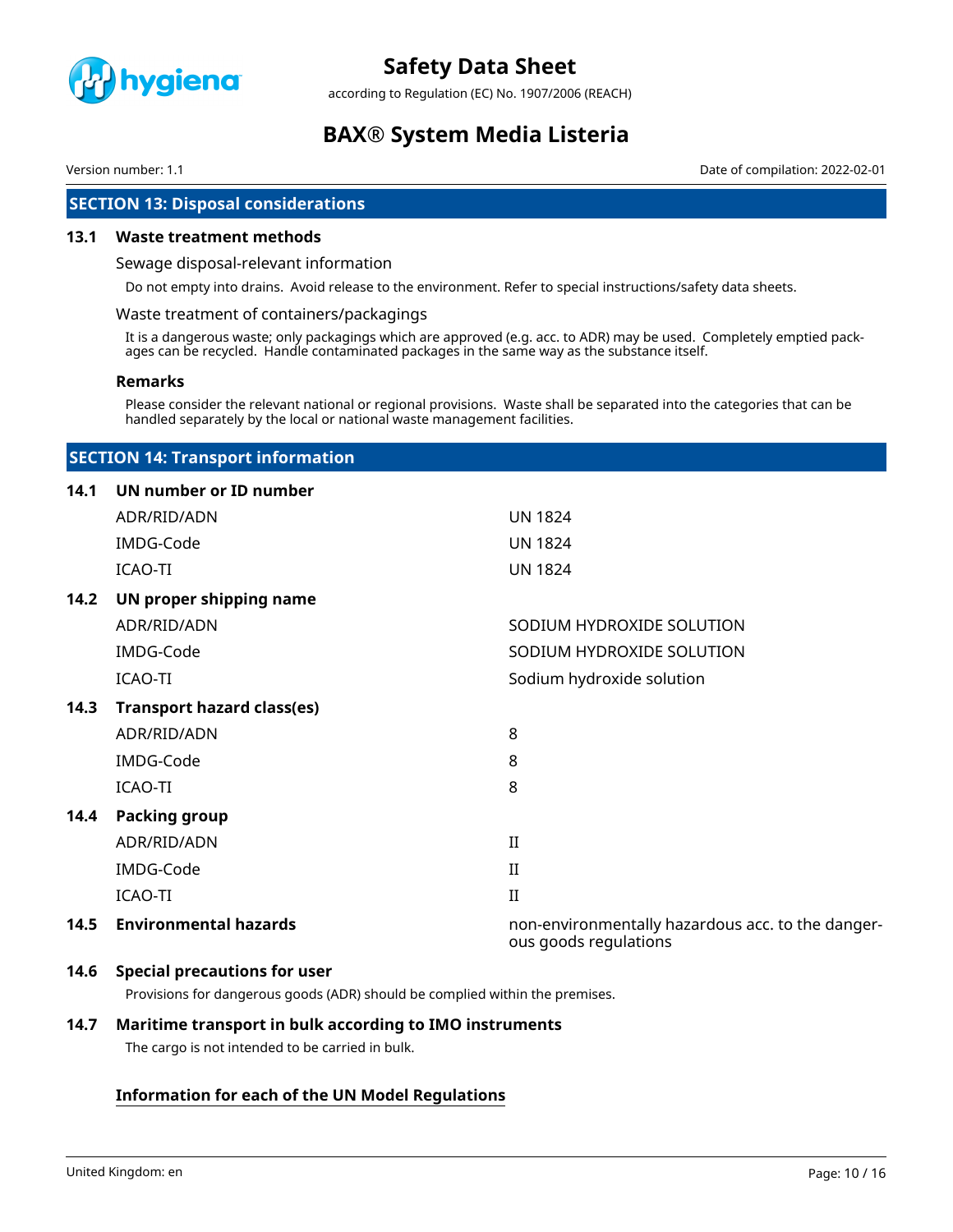

according to Regulation (EC) No. 1907/2006 (REACH)

# **BAX® System Media Listeria**

Version number: 1.1 Date of compilation: 2022-02-01

| Transport of dangerous goods by road, rail and inland waterway (ADR/RID/ADN) - Additional<br>information |                |  |
|----------------------------------------------------------------------------------------------------------|----------------|--|
| Classification code                                                                                      | C <sub>5</sub> |  |
| Danger label(s)                                                                                          | 8              |  |
|                                                                                                          |                |  |
| Excepted quantities (EQ)                                                                                 | E <sub>2</sub> |  |
| Limited quantities (LQ)                                                                                  | 1 <sub>L</sub> |  |
| Transport category (TC)                                                                                  | $\overline{2}$ |  |
| Tunnel restriction code (TRC)                                                                            | E              |  |
| Hazard identification No                                                                                 | 80             |  |
| <b>Emergency Action Code</b>                                                                             | 2R             |  |
| <b>International Maritime Dangerous Goods Code (IMDG) - Additional information</b>                       |                |  |
| Marine pollutant                                                                                         |                |  |
| Danger label(s)                                                                                          | 8              |  |
|                                                                                                          |                |  |
| Special provisions (SP)                                                                                  |                |  |
| Excepted quantities (EQ)                                                                                 | E <sub>2</sub> |  |
| Limited quantities (LQ)                                                                                  | 1 <sub>L</sub> |  |
| EmS                                                                                                      | $F-A, S-B$     |  |
| Stowage category                                                                                         | A              |  |
| Segregation group                                                                                        | 18 - Alkalis   |  |
| International Civil Aviation Organization (ICAO-IATA/DGR) - Additional information                       |                |  |
| Danger label(s)                                                                                          | 8              |  |
| Æ                                                                                                        |                |  |
| Special provisions (SP)                                                                                  | A3             |  |
| Excepted quantities (EQ)                                                                                 | E <sub>2</sub> |  |
| Limited quantities (LQ)                                                                                  | 0,5L           |  |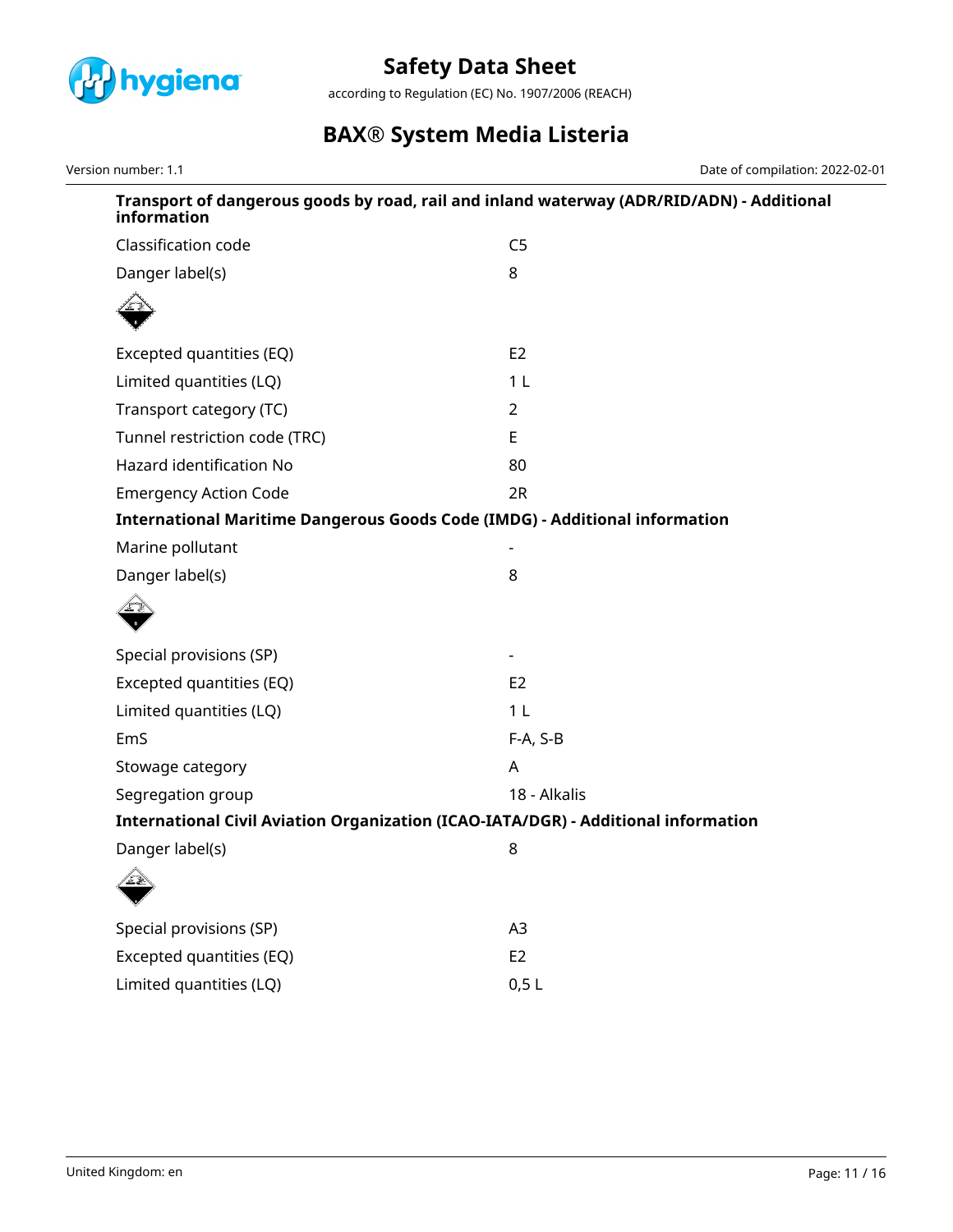

according to Regulation (EC) No. 1907/2006 (REACH)

## **BAX® System Media Listeria**

Version number: 1.1 Date of compilation: 2022-02-01

### **SECTION 15: Regulatory information**

### **15.1 Safety, health and environmental regulations/legislation specific for the substance or mixture**

#### **Relevant provisions of the European Union (EU)**

#### **Restrictions according to REACH, Annex XVII**

none of the ingredients are listed

| Dangerous substances with restrictions (REACH, Annex XVII) |                                                                                                          |               |                    |    |
|------------------------------------------------------------|----------------------------------------------------------------------------------------------------------|---------------|--------------------|----|
| Name of substance                                          | Name acc. to inventory                                                                                   | <b>CAS No</b> | <b>Restriction</b> | No |
| BAX® System Media Listeria                                 | this product meets the criteria for classi-<br>fication in accordance with Regulation No<br>1272/2008/EC |               | R <sub>3</sub>     |    |

Legend

R3 1. Shall not be used in:

- ornamental articles intended to produce light or colour effects by means of different phases, for example in ornamental lamps and ashtrays,

- tricks and jokes,

- games for one or more participants, or any article intended to be used as such, even with ornamental aspects,

2. Articles not complying with paragraph 1 shall not be placed on the market.

3. Shall not be placed on the market if they contain a colouring agent, unless required for fiscal reasons, or perfume, or both, if they:

- can be used as fuel in decorative oil lamps for supply to the general public, and,

- present an aspiration hazard and are labelled with R65 or H304,

4. Decorative oil lamps for supply to the general public shall not be placed on the market unless they conform to the European Standard on Decorative oil lamps (EN 14059) adopted by the European Committee for Standardisation (CEN).

5. Without prejudice to the implementation of other Community provisions relating to the classification, packaging and labelling of dangerous substances and mixtures, suppliers shall ensure, before the placing on the market, that the following requirements are met:

(a) lamp oils, labelled with R65 or H304, intended for supply to the general public are visibly, legibly and indelibly marked as follows: 'Keep lamps filled with this liquid out of the reach of children'; and, by 1 December 2010, 'Just a sip of lamp oil - or even sucking the wick of lamps - may lead to life-threatening lung damage';

(b) grill lighter fluids, labelled with R65 or H304, intended for supply to the general public are legibly and indelibly marked by 1 December 2010 as follows: 'Just a sip of grill lighter may lead to life threatening lung damage';

(c) lamp oils and grill lighters, labelled with R65 or H304, intended for supply to the general public are packaged in black opaque containers not exceeding 1 litre by 1 December 2010.

6. No later than 1 June 2014, the Commission shall request the European Chemicals Agency to prepare a dossier, in accordance with Article 69 of the present Regulation with a view to ban, if appropriate, grill lighter fluids and fuel for decorative lamps, labelled R65 or H304, intended for supply to the general public.

7. Natural or legal persons placing on the market for the first time lamp oils and grill lighter fluids, labelled with R65 or H304, shall by 1 December 2011, and annually thereafter, provide data on alternatives to lamp oils and grill lighter fluids labelled R65 or H304 to the competent authority in the Member State concerned. Member States shall make those data available to the Commission.

#### **List of substances subject to authorisation (REACH, Annex XIV) / SVHC - candidate list**

none of the ingredients are listed

#### **Deco-Paint Directive**

| VOC content | 2.935 % |
|-------------|---------|
|-------------|---------|

#### **Industrial Emissions Directive (IED)**

VOC content 2.935 %

#### **Directive on the restriction of the use of certain hazardous substances in electrical and electronic equipment (RoHS)**

none of the ingredients are listed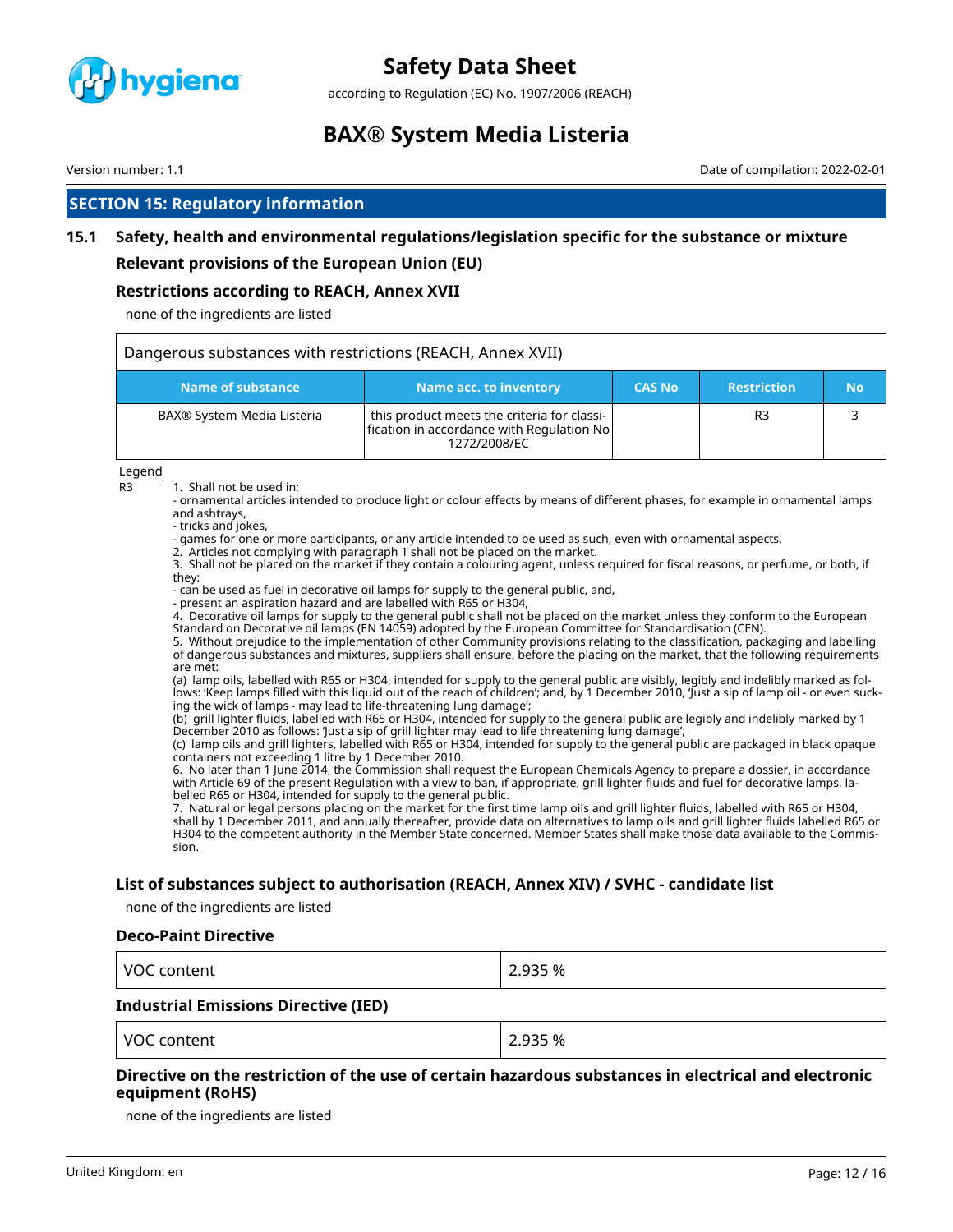

according to Regulation (EC) No. 1907/2006 (REACH)

## **BAX® System Media Listeria**

Version number: 1.1 **Date of compilation: 2022-02-01** Date of compilation: 2022-02-01

#### **Regulation concerning the establishment of a European Pollutant Release and Transfer Register (PRTR)**

none of the ingredients are listed

### **Water Framework Directive (WFD)**

#### List of pollutants (WFD)

| Name of substance | <b>CAS No</b> | Listed in | <b>Remarks</b> |
|-------------------|---------------|-----------|----------------|
| Lithium chloride  |               | A)        |                |
| Acriflavine       |               | A)        |                |

Legend

A) Indicative list of the main pollutants

### **Regulation on persistent organic pollutants (POP)**

None of the ingredients are listed.

### **National inventories**

| <b>Country</b> | <b>Inventory</b> | <b>Status</b>                  |
|----------------|------------------|--------------------------------|
| AU             | <b>AICS</b>      | not all ingredients are listed |
| CA             | <b>DSL</b>       | not all ingredients are listed |
| <b>CN</b>      | <b>IECSC</b>     | not all ingredients are listed |
| EU             | <b>ECSI</b>      | not all ingredients are listed |
| EU             | REACH Reg.       | not all ingredients are listed |
| JP             | <b>CSCL-ENCS</b> | not all ingredients are listed |
| KR             | KECI             | not all ingredients are listed |
| <b>MX</b>      | <b>INSQ</b>      | not all ingredients are listed |
| <b>NZ</b>      | <b>NZIOC</b>     | not all ingredients are listed |
| <b>PH</b>      | <b>PICCS</b>     | not all ingredients are listed |
| <b>TR</b>      | <b>CICR</b>      | not all ingredients are listed |
| <b>TW</b>      | <b>TCSI</b>      | not all ingredients are listed |
| US.            | <b>TSCA</b>      | not all ingredients are listed |

Legend

| <b>AICS</b>  | Australian Inventory of Chemical Substances                             |
|--------------|-------------------------------------------------------------------------|
| <b>CICR</b>  | Chemical Inventory and Control Regulation                               |
| CSCL-ENCS    | List of Existing and New Chemical Substances (CSCL-ENCS)                |
| DSL.         | Domestic Substances List (DSL)                                          |
| ECSI         | EC Substance Inventory (EINECS, ELINCS, NLP)                            |
| <b>IECSC</b> | Inventory of Existing Chemical Substances Produced or Imported in China |
| INSO         | National Inventory of Chemical Substances                               |
| KECI         | Korea Existing Chemicals Inventory                                      |
| NZIoC        | New Zealand Inventory of Chemicals                                      |
| <b>PICCS</b> | Philippine Inventory of Chemicals and Chemical Substances (PICCS)       |
| REACH Reg.   | REACH registered substances                                             |
| <b>TCSI</b>  | Taiwan Chemical Substance Inventory                                     |
| <b>TSCA</b>  | Toxic Substance Control Act                                             |
|              |                                                                         |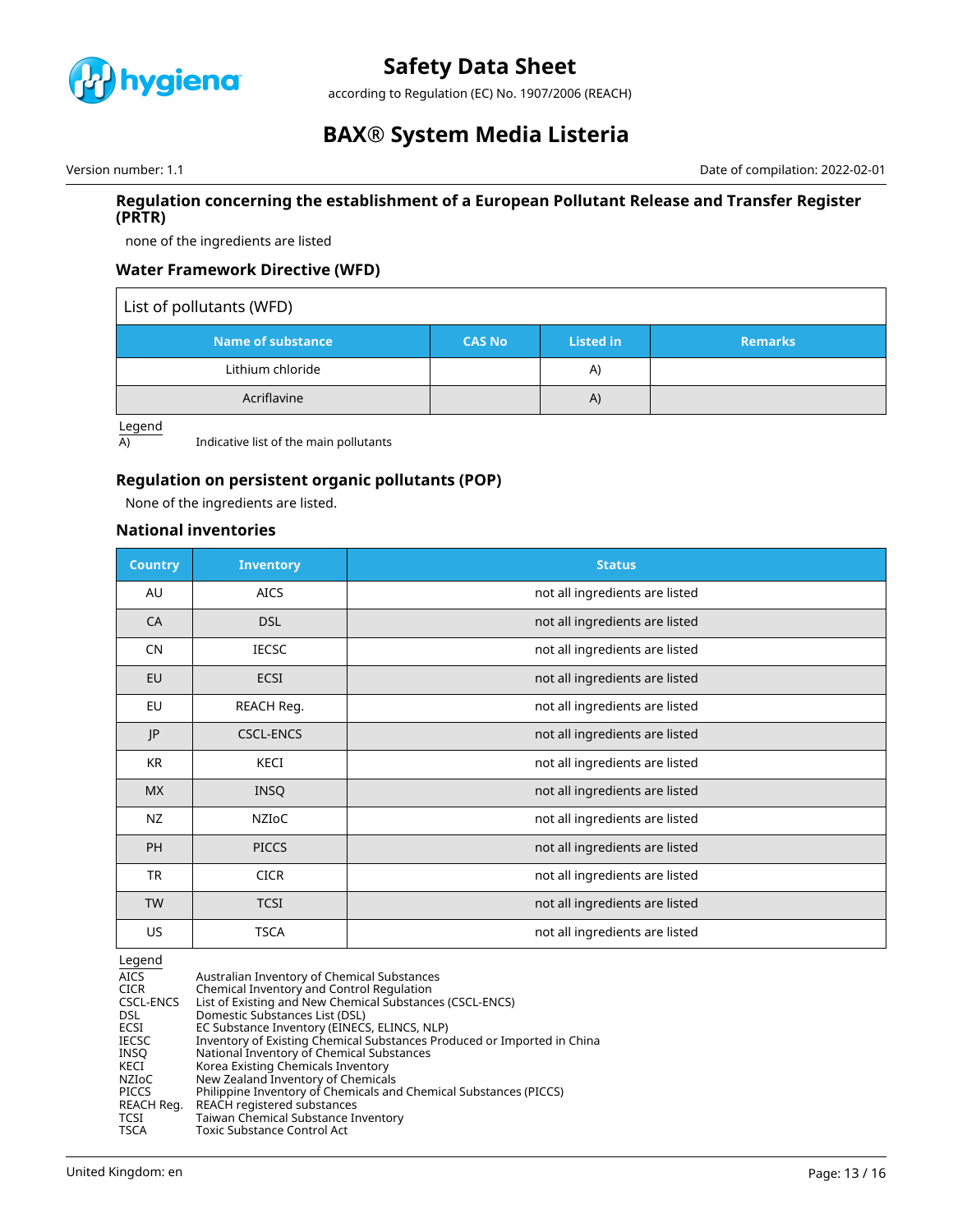

according to Regulation (EC) No. 1907/2006 (REACH)

## **BAX® System Media Listeria**

Version number: 1.1 Date of compilation: 2022-02-01

#### **15.2 Chemical Safety Assessment**

Chemical safety assessments for substances in this mixture were not carried out.

## **SECTION 16: Other information**

### **Abbreviations and acronyms**

| Abbr.                  | <b>Descriptions of used abbreviations</b>                                                                                                                                                                                     |
|------------------------|-------------------------------------------------------------------------------------------------------------------------------------------------------------------------------------------------------------------------------|
| Acute Tox.             | Acute toxicity                                                                                                                                                                                                                |
| <b>ADN</b>             | Accord européen relatif au transport international des marchandises dangereuses par voies de navigation<br>intérieures (European Agreement concerning the International Carriage of Dangerous Goods by Inland Wa-<br>terways) |
| <b>ADR</b>             | Accord relatif au transport international des marchandises dangereuses par route (Agreement concerning<br>the International Carriage of Dangerous Goods by Road)                                                              |
| ADR/RID/ADN            | Agreements concerning the International Carriage of Dangerous Goods by Road/Rail/Inland Waterways<br>(ADR/RID/ADN)                                                                                                            |
| <b>Aquatic Chronic</b> | Hazardous to the aquatic environment - chronic hazard                                                                                                                                                                         |
| <b>ATE</b>             | <b>Acute Toxicity Estimate</b>                                                                                                                                                                                                |
| CAS                    | Chemical Abstracts Service (service that maintains the most comprehensive list of chemical substances)                                                                                                                        |
| Ceiling-C              | Ceiling value                                                                                                                                                                                                                 |
| <b>CLP</b>             | Regulation (EC) No 1272/2008 on classification, labelling and packaging of substances and mixtures                                                                                                                            |
| <b>DGR</b>             | Dangerous Goods Regulations (see IATA/DGR)                                                                                                                                                                                    |
| <b>DNEL</b>            | Derived No-Effect Level                                                                                                                                                                                                       |
| EC No                  | The EC Inventory (EINECS, ELINCS and the NLP-list) is the source for the seven-digit EC number, an identifier<br>of substances commercially available within the EU (European Union)                                          |
| EH40/2005              | EH40/2005 Workplace exposure limits (http://www.nationalarchives.gov.uk/doc/open-government-licence/)                                                                                                                         |
| <b>EINECS</b>          | European Inventory of Existing Commercial Chemical Substances                                                                                                                                                                 |
| <b>ELINCS</b>          | European List of Notified Chemical Substances                                                                                                                                                                                 |
| EmS                    | <b>Emergency Schedule</b>                                                                                                                                                                                                     |
| Eye Dam.               | Seriously damaging to the eye                                                                                                                                                                                                 |
| Eye Irrit.             | Irritant to the eye                                                                                                                                                                                                           |
| <b>GHS</b>             | "Globally Harmonized System of Classification and Labelling of Chemicals" developed by the United Nations                                                                                                                     |
| <b>IATA</b>            | <b>International Air Transport Association</b>                                                                                                                                                                                |
| IATA/DGR               | Dangerous Goods Regulations (DGR) for the air transport (IATA)                                                                                                                                                                |
| ICAO                   | <b>International Civil Aviation Organization</b>                                                                                                                                                                              |
| ICAO-TI                | Technical instructions for the safe transport of dangerous goods by air                                                                                                                                                       |
| IMDG                   | International Maritime Dangerous Goods Code                                                                                                                                                                                   |
| IMDG-Code              | International Maritime Dangerous Goods Code                                                                                                                                                                                   |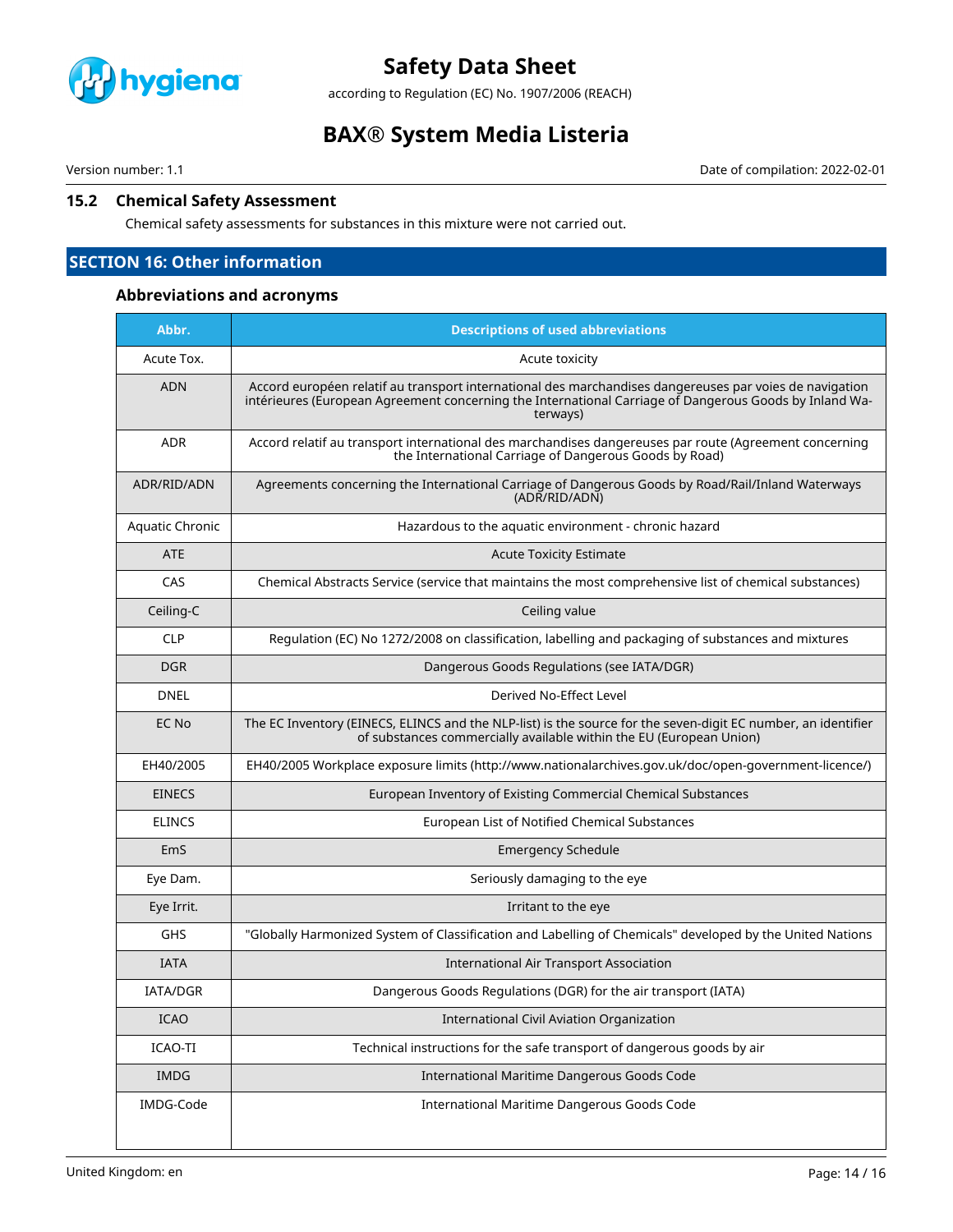

according to Regulation (EC) No. 1907/2006 (REACH)

## **BAX® System Media Listeria**

Date of compilation: 2022-02-01

|  | Version number: 1.1 |  |
|--|---------------------|--|
|--|---------------------|--|

| Abbr.        | <b>Descriptions of used abbreviations</b>                                                                                                                                  |
|--------------|----------------------------------------------------------------------------------------------------------------------------------------------------------------------------|
| index No     | The Index number is the identification code given to the substance in Part 3 of Annex VI to Regulation (EC) No<br>1272/2008                                                |
| <b>NLP</b>   | No-Longer Polymer                                                                                                                                                          |
| <b>PBT</b>   | Persistent, Bioaccumulative and Toxic                                                                                                                                      |
| <b>PNEC</b>  | Predicted No-Effect Concentration                                                                                                                                          |
| ppm          | Parts per million                                                                                                                                                          |
| <b>REACH</b> | Registration, Evaluation, Authorisation and Restriction of Chemicals                                                                                                       |
| <b>RID</b>   | Règlement concernant le transport International ferroviaire des marchandises Dangereuses (Regulations<br>concerning the International carriage of Dangerous goods by Rail) |
| Skin Corr.   | Corrosive to skin                                                                                                                                                          |
| Skin Irrit.  | Irritant to skin                                                                                                                                                           |
| <b>STEL</b>  | Short-term exposure limit                                                                                                                                                  |
| <b>SVHC</b>  | Substance of Very High Concern                                                                                                                                             |
| <b>TWA</b>   | Time-weighted average                                                                                                                                                      |
| <b>VOC</b>   | Volatile Organic Compounds                                                                                                                                                 |
| vPvB         | Very Persistent and very Bioaccumulative                                                                                                                                   |
| WEL          | Workplace exposure limit                                                                                                                                                   |

#### **Key literature references and sources for data**

Regulation (EC) No 1272/2008 on classification, labelling and packaging of substances and mixtures. Regulation (EC) No. 1907/2006 (REACH), amended by 2020/878/EU.

Transport of dangerous goods by road, rail and inland waterway (ADR/RID/ADN). International Maritime Dangerous Goods Code (IMDG). Dangerous Goods Regulations (DGR) for the air transport (IATA).

#### **Classification procedure**

Physical and chemical properties: The classification is based on tested mixture. Health hazards, Environmental hazards: The method for classification of the mixture is based on ingredients of the mixture (additivity formula).

#### **List of relevant phrases (code and full text as stated in section 2 and 3)**

| Code | <b>Text</b>                                        |
|------|----------------------------------------------------|
| H302 | Harmful if swallowed.                              |
| H314 | Causes severe skin burns and eye damage.           |
| H315 | Causes skin irritation.                            |
| H318 | Causes serious eye damage.                         |
| H319 | Causes serious eye irritation.                     |
| H331 | Toxic if inhaled.                                  |
| H412 | Harmful to aquatic life with long lasting effects. |